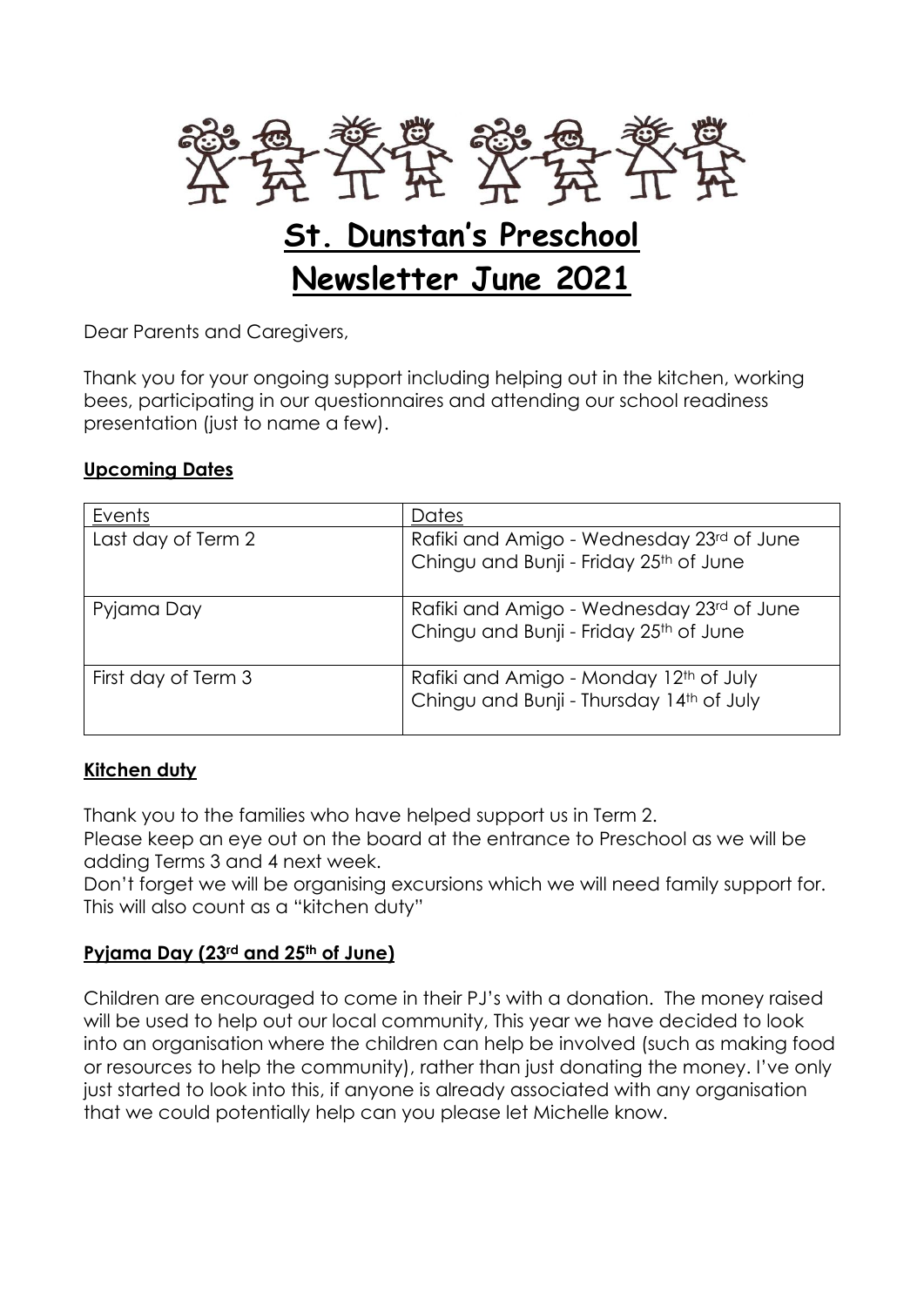## **Community Board**

We have started our community board (located on the fence outside the preschool entry). As mentioned previously, we are inviting families to put a photo or description up with your name. Items should be in good, clean, working condition that you feel can be of use to one of our preschool families. When a family communicates that they would like the item to a staff member, an exchange can be organised. Please don't bring the items in until we know they have a new home to go to.

# **LOL Dolls**

Thank you to the families you provided us with feedback regarding the LOL dolls. We discussed the feedback received at one of our critical reflections meeting and decided that we will donate the dolls to families in need, as we are very fortunate to have many wonderful resources to use at our preschool. We really do value your thoughts and comments and will be asking you for more feedback in the near future.

## **School Readiness Presentation**

Thank you to the families who attended our school readiness presentation. As we mentioned on the night, we will email you (next week) a list of resources/information that we referred to on the night including those the teachers from Denistone East Public School referred to in their presentation.

## **Landcare funding**

We were very fortunate to be successful in obtaining a grant from Woolworths to go towards our sustainable learning environment. With the funding we received we will be replacing our broken worm farm and will purchase new seedings and soil to plant in our preschool environment. We would love to provide a learning environment where by the children can be involved in the whole process from buying and planting the seedings, caring for the growing plants (using our 'worm wee'), eating the veggies/fruit and then putting the scraps back into the worm farm. If you have an interest in this area please see Michelle, we would love for you to be involved!

# **COVID**

Thank you to all our wonderful families that have followed our COVID policy and had their child tested and waited for the negative result (as well as having no cold/flu symptoms) before returning back to preschool. We know it can be hard and not ideal but we all need to continue to get tested (even with the mildest of symptoms) to ensure the safely, health and wellbeing of all families, children, staff and educators.